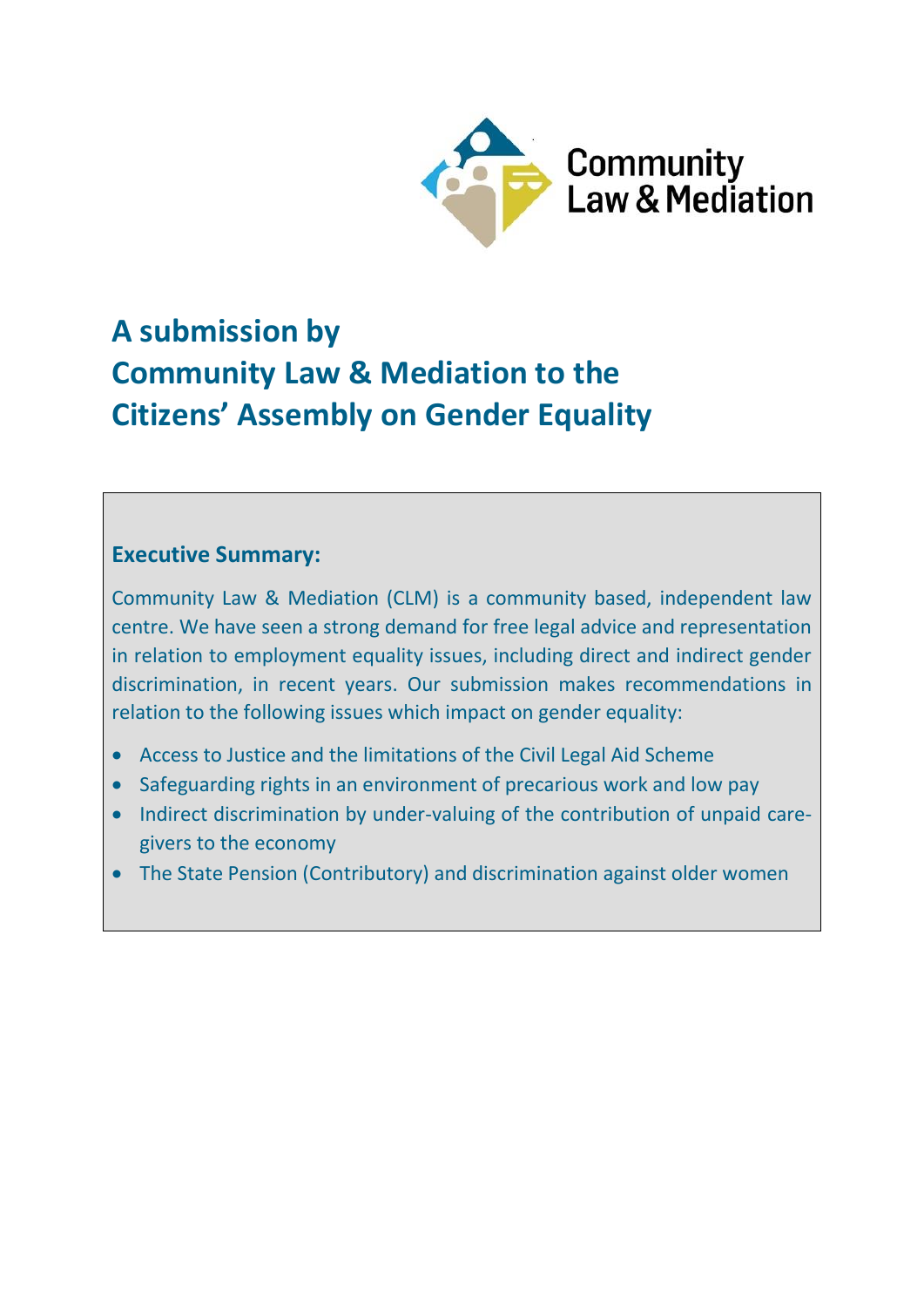

# **Citizens' Assembly on Gender Equality Submission by Community Law & Mediation**

#### **Who we are**

Community Law & Mediation (CLM) is a community based, independent law centre operating in two locations: Dublin and Limerick. It was founded in 1975 and assists more than 3,000 people annually through its services, which include free legal advice and representation; information and education; and mediation and conflict coaching. CLM also campaigns for law reform, and for the safeguarding of rights already enshrined in law.

## **CLM and gender equality**

Community Law & Mediation has seen a strong demand for free legal advice and representation in relation to employment equality issues, including direct and indirect gender discrimination, in recent years. Many women who access our services are low paid workers often in precarious employment, and poverty and precarity has had a detrimental effect on every aspect of their lives. Lack of recognition of care-giving and parenting, coupled with the cost of childcare, also affects women's choices and opportunities for employment, and their potential to move out of poverty. Crucially, the pressures flowing from low income employment and from the lack of recognition of care-giving have an adverse impact on the ability of individuals to challenge discrimination in the workplace, particularly in the absence of civil legal aid. The Civil Legal Aid Scheme does not currently cover cases taken to the Workplace Relations Commission (WRC).

Last October, in partnership with the National Women's Council of Ireland (NWCI), CLM launched a new employment law advice clinic for women. The clinic, which is funded by the Irish Human Rights & Equality Commission (IHREC), has been fully subscribed to date. The issues raised at the clinics will feed in to the development of a Charter for Working Women by the NWCI, which will be used as an advocacy and lobbying tool to strengthen safeguards for working women and to challenge discrimination in the workplace.

#### **CLM's submission**

CLM's submission will focus on the following issues and their impact on gender equality:

- 1. Access to Justice and the limitations of the Civil Legal Aid Scheme
- 2. Safeguarding rights in an environment of precarious work and low pay
- 3. Indirect discrimination by under-valuing of the contribution of unpaid care-givers to the economy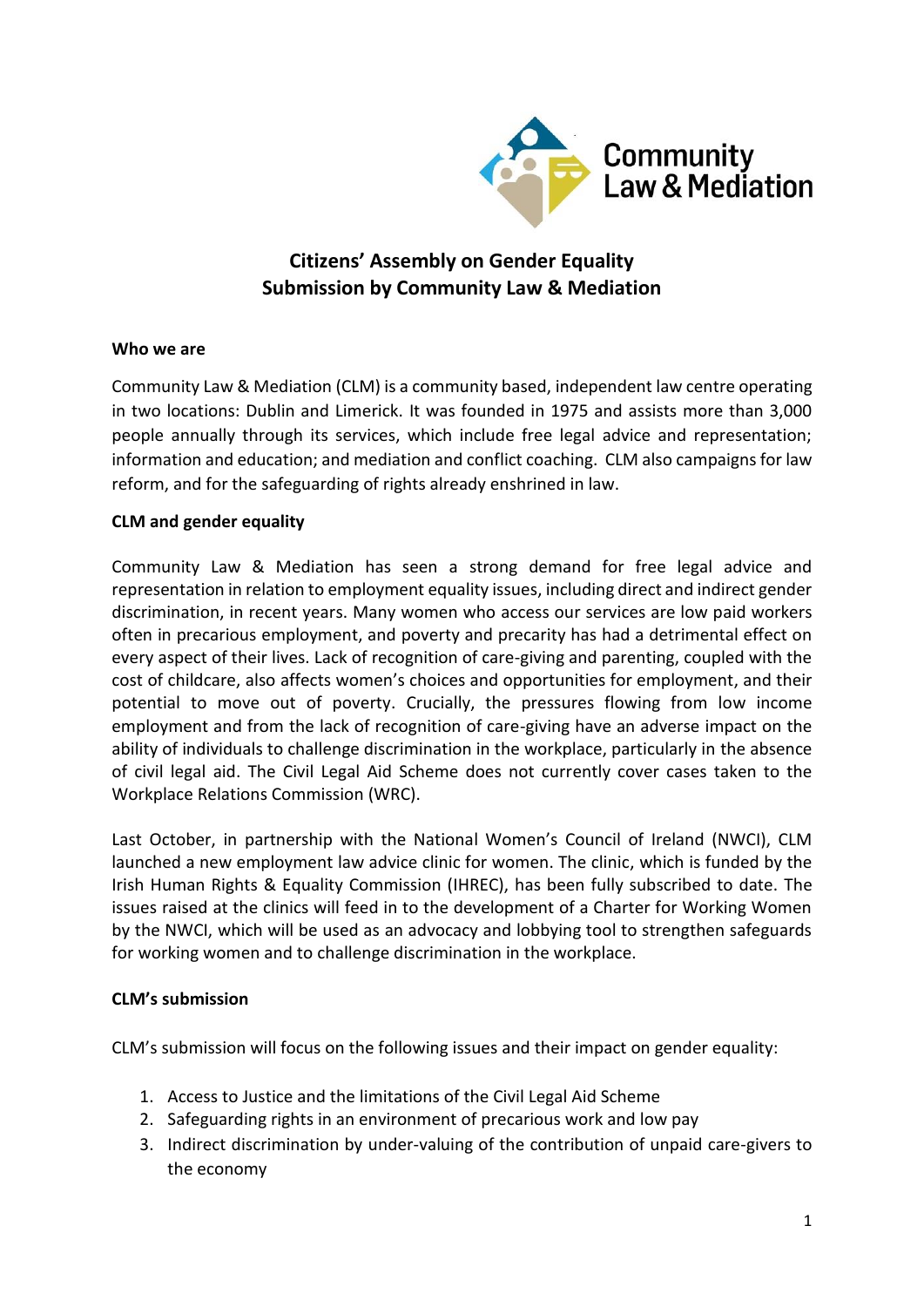4. The State Pension (Contributory) and discrimination against older women

Our submission draws on the findings of a recent roundtable we held on women in the work place – speakers at the roundtable included members of the legal profession, representatives of trade unions, universities and other advocacy organisations – and is also informed by issues we see coming through the employment law advice clinic for women and our other free legal advice clinics.

## **1. Access to Justice and the limitations of the Civil Legal Aid Scheme**

Our experience of representing and advocating for women who are dealing with discrimination in the workplace, or other gender-related issues, is not that their rights are not protected by law, but rather that these rights are not respected or enforced.

This issue is further exacerbated by the current statutory limitations of the Civil Legal Aid Scheme. While legal advice is provided by the Legal Aid Board in most areas, legal representation is limited by statute. The only tribunal in which legal representation can be provided is the International Protection Appeals Tribunal. This means that, for example, a woman experiencing gender discrimination in the workplace, cannot apply for legal aid for employment and equality cases before the WRC.

Employment equality law can be complex and technical and the clients that CLM assists are often women working in low paid, precarious jobs, who cannot afford the services of a lawyer. While the intention in creating the WRC was to remove the need for lawyers from the workplace disputes process, it is our experience that, in practice, employers tend to engage legal representation which creates a real cause for concern from the point of view of equality of arms and natural justice. There are other accessibility issues with the WRC too, such as the increasingly online process, and the Labour Court's requirements for "front loading" appeals with detailed written submissions, often from unrepresented lay litigants. The WRC requires written submissions in advance in employment equality claims, creating an often insurmountable barrier for Claimants. The short time periods within which claims must be submitted to the WRC also acts as a barrier. Most claims must be submitted within six months, with an extension to 12 months in very limited circumstances. For an individual who is emerging from a difficult experience, this is an extremely tight deadline.

This case study highlights the difficulties faced by women who try to challenge discrimination in the workplace without legal support:

## **Case Study**

#### *Employment Equality Law – Discrimination and Constructive Dismissal*

Sarah was working in the catering industry and had been working in the same fast food restaurant for over 20 years. She reported that throughout her employment, male employees were given longer breaks than their female counterparts. Female employees were also given cleaning jobs which male employees were not required to do. Sarah described a culture of favouritism, in which male members of staff were given more responsibility and female members of staff were treated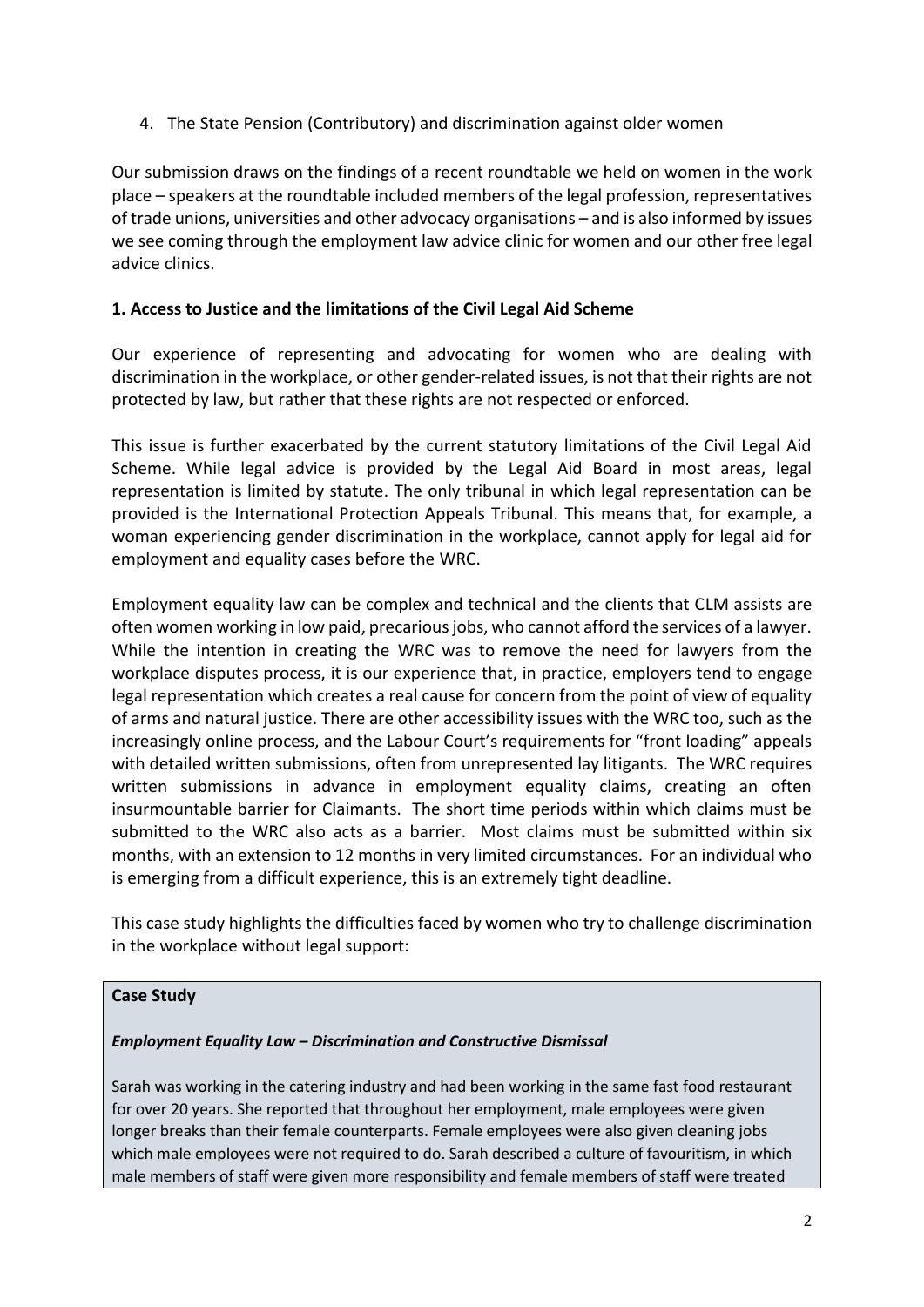less favourably than their male counterparts. She never challenged this, putting it down to the culture within the industry.

One incident, however, compelled her to act. She and the only other female member of staff were told not to come to work for a month, as the business was to close while renovations were completed. Both women received notice of temporary unavailability of employment for the period of temporary closure. It then emerged that the male members of staff had been asked to attend work as normal to assist with the work and the clean up afterward. This option was not given to the female employees. Sarah lodged a grievance but ultimately, was forced to resign due to the manner in which her grievance was dealt with.

Sarah decided to make a complaint to the Workplace Relations Commission (WRC), alleging discrimination and constructive dismissal. She represented herself in the case before the WRC but found the process intimidating and confusing and her complaint was unsuccessful.

Sarah then attended one of CLM's free legal advice clinics and CLM lodged an appeal to the Labour Court on her behalf, challenging the decision of the WRC, and making submissions on the circumstances of her resignation. Ultimately, a satisfactory settlement was reached. Sarah was happy with the outcome, as it vindicated her decision to enforce her rights and consequently, to end her employment. She quickly secured another job and is much happier with it.

#### **2. Safeguarding rights in an environment of precarious work and low pay**

A disproportionate amount of women work in part-time, precarious and low paid work. The root causes of this are a matter of policy, and will have been addressed in detail in the submissions of other organisations. Women who are experiencing issues connected to parttime, precarious work and low pay present at our legal advice clinics on a regular basis. This case study highlights the unfair and unlawful treatment often experienced by part-time workers:

#### **Case Study**

#### *Employment Law – Employment rights of part-time workers*

Mary had been a long-term, part-time employee for 27 years. She had never received a contract of employment. Her employment situation was never regularised and she was not receiving annual leave and increments etc. that her full-time counterparts had. Despite numerous attempts over the years on her part to regularise her situation and establish terms and conditions, she was ignored by her employer.

We engaged in correspondence with the client's employer and negotiated on her behalf, pointing out the employee's rights and the employer's obligations. We advised Mary of the legal avenues open to her in the event that her employer refuse to engage and compensate her for the unequal treatment. Mary was still an employee and wished to continue with her job, which she enjoyed. For this reason, she was eager to reach an amicable settlement with her employer rather than engage in protracted legal proceedings.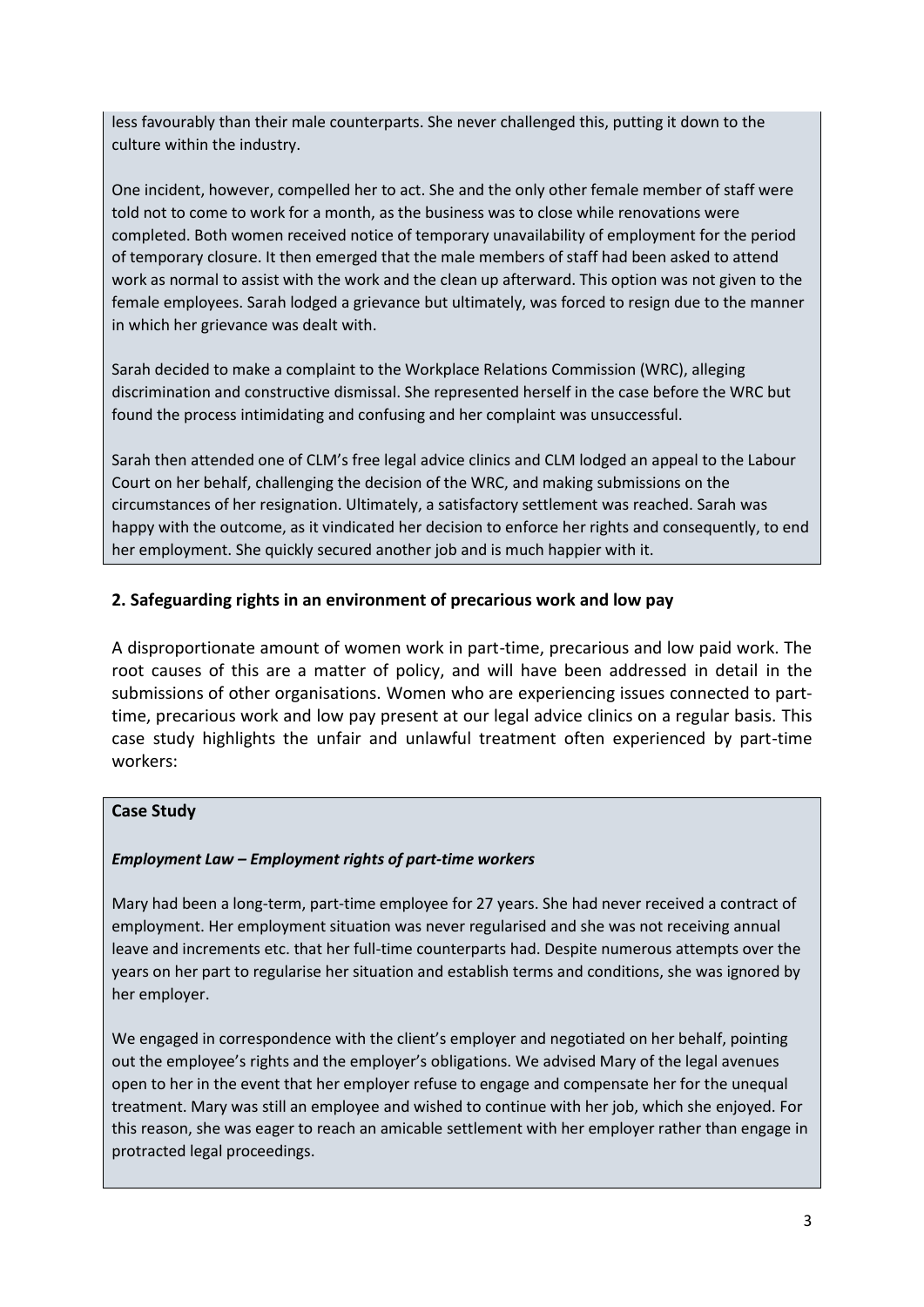When Mary first attended CLM's legal advice clinic, she was going through a very stressful period in her life. She had done a lot of research herself into her rights but had hit a brick wall in her attempts to compel her employer to acknowledge the unfair and unlawful treatment and regularise her employment. Mary received a payment compensating her for the unequal treatment and now enjoys improved terms and conditions, as well as stability in her employment situation.

# **3. Indirect discrimination by under-valuing the contribution of unpaid care-givers to the economy**

Another issue we regularly encounter in our legal advice clinics, and which is a matter of policy, is the fact that the contribution to the economy of unpaid care-givers and the economic and societal pressure their work alleviates is consistently under-valued. We are of the view that the failure to recognise periodic gaps in employment for reasons of parenting or care-giving constitutes indirect discrimination which continues to affect women as they grow older.

According to research by the Irish Human Rights and Equality Commission (IHREC) and the Economic and Social Research Institute (ESRI), *Caring and Unpaid Work in Ireland*, there is a significant imbalance in Ireland between men and women when it comes to unpaid work and caring - on average, women spend double the time of men on caring and more than twice as much time on housework.<sup>1</sup> The lack of recognition of care-giving and parenting affects women's choices and opportunities for employment and thus their potential to move out of poverty. Issues arise such as poverty in old age, being economically dependent and less able to escape domestic violence and having incomplete access to Pay Related Social Insurance (PRSI) when working in caring and atypical work situations.

## **4. The State Pension (Contributory) and discrimination against older women**

The Home Carers' Scheme, signed into law in December 2018 under the Social Welfare, Pensions and Civil Registrations Act 2018, provides that a person who reached pension age on or after 1 September 2012 (i.e. those born on or after 1 September 1946) has a right to have 'homecaring periods' (weeks out of the workplace due to caring responsibilities) counted in the calculation of their yearly average contributions. However, by excluding those born before 1 September 1946, the scheme discriminates against older women and is incompatible with the ECHR and Article 40.1 of the Constitution. Those who remain excluded are most likely to be female as, historically, women were obliged to give up work upon marriage. The Scheme should be extended to pensioners born before 1 September 1946.

**.** 

<sup>1</sup> <https://www.ihrec.ie/new-study-shows-significant-weight-of-care-and-unpaid-work-responsibilities/>